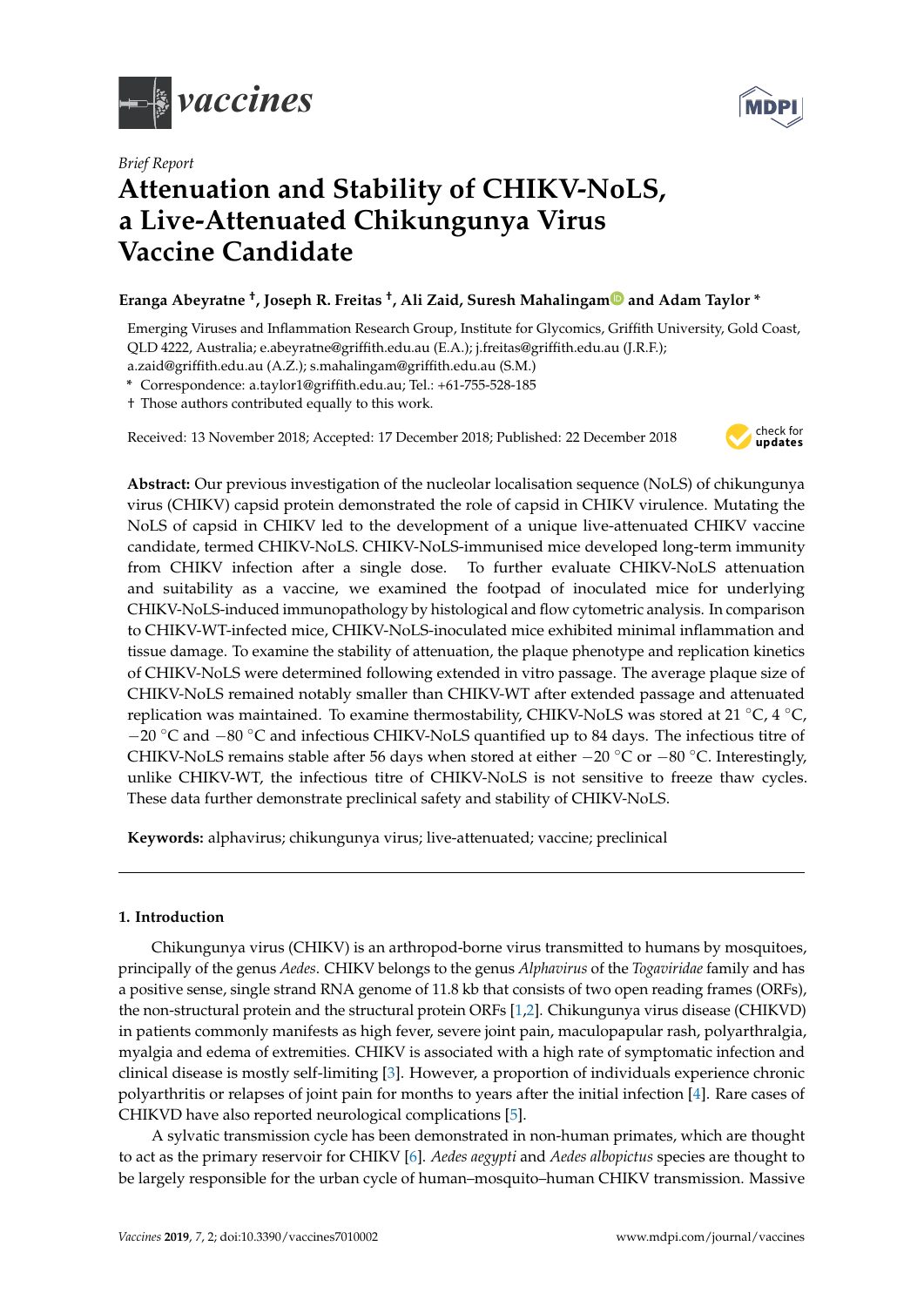epidemics of CHIKVD occurred in Indian Ocean Islands, South Asian and Southeast Asian countries following the Kenyan outbreak of CHIKV in 2004 [7–9]. In this period CHIKV was introduced to many territories where it had not been found previously. Approximately 300,000 cases of CHIKVD were suspected in the La Reunion Island outbreak in 2006, accounting for a third of the island's population [7]. In 2013 CHIKV reached the western hemisphere with outbreaks in Islands of the Caribbean, North, Central and South American countries. CHIKV reached 45 countries in the Americas outbreak affecting approximately 2 million people [10]. In 2006 the cost incurred due to direct and indirect health expenses during La Reunion outbreak was estimated to be €43.9 million [11]. The economic burden of disease during the 2014 outbreak in Colombia stretched to around US \$73.5 million [12].

The rapid re-emergence of CHIKV can be partly due to socio-economic factors such as increased number of overseas travellers, changes in land use and urbanisation with high population densities. Changes in geographic distribution of mosquito vectors and vector competence have also played an important role in these decade long outbreaks [13,14]. Patient and outbreak management during CHIKV epidemics mainly focuses on control of mosquito vectors and management of clinical cases with symptomatic therapy. To date there are no commercially available antivirals or vaccines to protect against CHIKV infection. Since the antigenic diversity exhibited by CHIKV is limited and the virus is incapable of re-infection, a vaccine can be the best solution to counteract disease and prevent circulation amongst populations.

We have developed a unique live-attenuated CHIKV vaccine candidate named CHIKV-NoLS. Mutating the nucleolar localisation sequence (NoLS) of capsid protein by replacing ten wild-type (WT) amino acids with alanines was found to significantly attenuate virus replication [15]. CHIKV-NoLS produced a small plaque phenotype, again suggestive of attenuation and an inability to spread from the initial site of infection. CHIKV-NoLS-inoculated mice showed no signs of disease and developed long-term immunity from CHIKV-WT challenge with a single dose of vaccine candidate [15]. Here we expand our studies with CHIKV-NoLS to further test its attenuation, stability and suitability for further preclinical development.

#### **2. Materials and Methods**

#### *2.1. Viruses and Cells*

The CHIKV-NoLS infectious clone was produced as outlined previously [15]. Viruses were rescued from infectious clones by linearization of the plasmid and transcription of the viral genomic RNA using the mMESSAGE mMACHINE™ SP6 Transcription Kit (Thermo Fisher, Brisbane, Australia). RNA was transfected into Vero cells using Lipofectamine 2000 Transfection Reagent according to the manufacturer's instructions (Thermo Fisher, Australia) and virus was harvested 36–48 h later. CHIKV-NoLS derived from transfected cells (passage 0) was used without further passage unless described otherwise. Vero cells were maintained at  $37 \text{ °C}$  with  $5\%$  CO<sub>2</sub> in Dulbecco's Modified Eagle's Medium (DMEM) supplemented with 10% fetal calf serum (FCS). C6/36 cells were cultured in Leibovitz's L-15 medium (Thermo Fisher), supplemented with 10% tryptose phosphate broth and 10% FCS.

### *2.2. Mice*

C57BL/6 WT mice were obtained from the Animal Resources Centre (Perth, Australia). Groups of 5 twenty-eight-day-old C57BL/6 male and female mice, in equal distribution, were inoculated in the ventral/lateral side of the right foot with  $10^4$  plaque forming units (PFU) CHIKV-WT or CHIKV-NoLS diluted in phosphate buffered saline (PBS) to a volume of 20 µL. Mock-infected mice were inoculated with PBS alone. Mice were weighed and scored for disease signs every 24 h and sacrificed by  $CO<sub>2</sub>$ asphyxiation at experimental endpoints. CHIKV-induced footpad swelling was assessed by measuring the height and width of the perimetatarsal area of the hind foot, using Kincrome digital vernier calipers.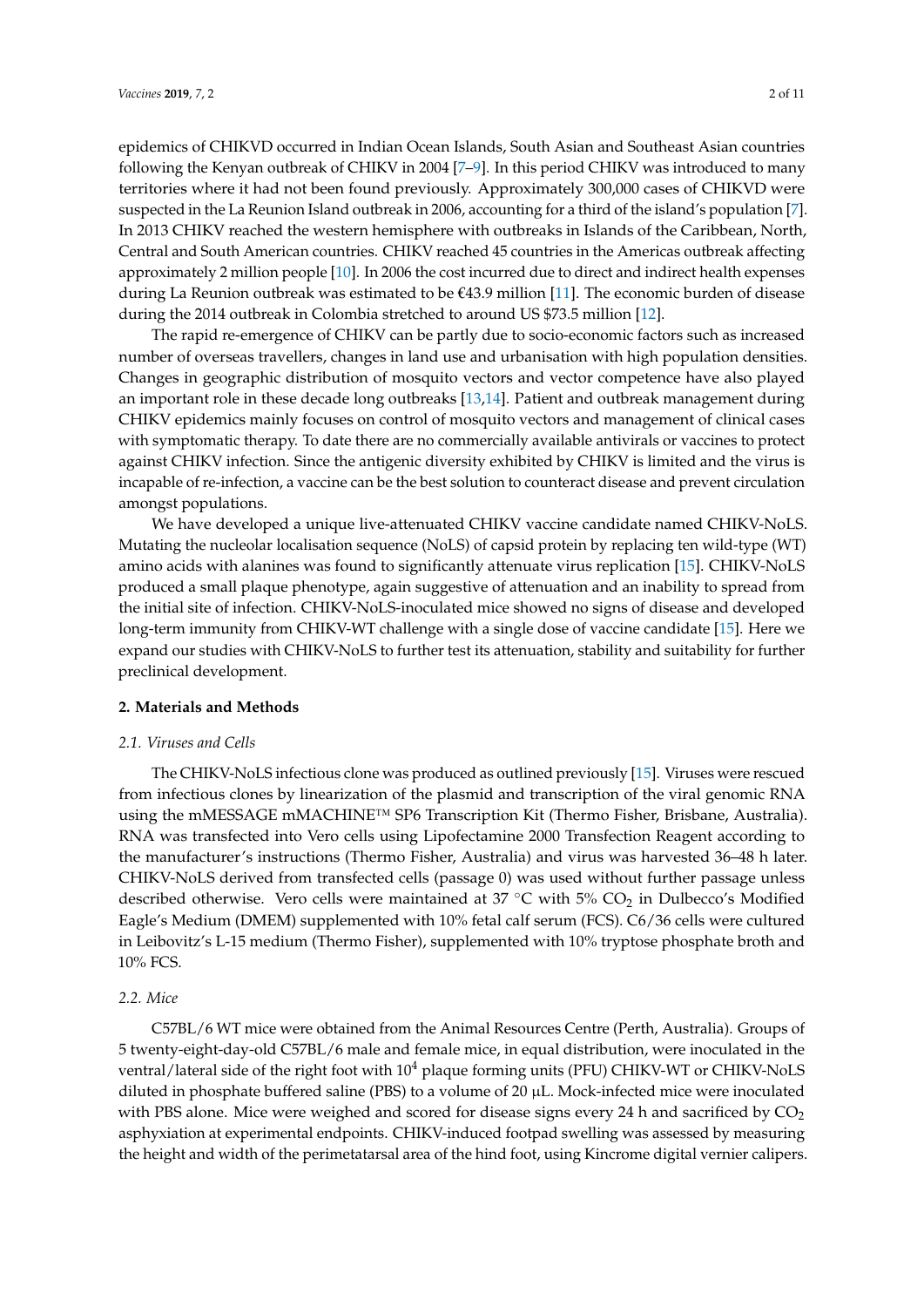All animal procedures and experiments were performed in accordance with the guidelines set out by The Griffith University Animal Ethics Committee (Ethics Number GLY/05/15).

#### *2.3. Histology*

Mice were euthanized at experimental endpoints. Inoculated feet were dissected and fixed in 4% paraformaldehyde, followed by decalcification in 14% ethylenediaminetetra-acetic acid and paraffin embedding. Sections 5  $\mu$ m thick were prepared and stained with hematoxylin and eosin (H&E). Images were taken on a Nikon Eclipse TS100 and are representative of 5 mice per group. Images are representative of at least 6 fields of view and cellular infiltrates were quantified at  $200\times$  magnification using ImageJ software (National Institutes of Health, Bethesda, MD, USA).

#### *2.4. Enumeration of Foot Cellular Infiltrates by Flow Cytometry*

Mice were euthanized at experimental endpoints and perfused with ice-cold PBS. Inoculated feet were dissected and carefully degloved. Feet were added to Type III Collagenase (2 mg/mL; Worthington Biochemicals, Lakewood, NJ, USA) containing DNAse I (5 mg/mL; Sigma Aldrich, St. Louis, MO, USA) and dissociated for 1 h at 37 ℃. Following digestion, foot tissue was vigorously mixed in RPMI with 10% FCS (RP10) and filtered through 70 µm cells strainer, and washed with RP10. Cells suspensions were then filtered through 30  $\mu$ m, resuspended in staining buffer (PBS with 2% FCS; 5mM EDTA), blocked with anti-CD16/32 Fc block (93; BD Biosciences, Franklin Lakes, NJ, USA), and labelled with fluorochrome-conjugated antibodies against mouse CD45 (30-F11; eBiosciences), CD3 (17A2; Biolegend), CD4 (RM4-5; BD Biosciences), CD8 (53-6.7, BD Biosciences), CD11b (M1/70; BD Biosciences), Ly6G (1A8; BD Biosciences), Ly6C (HK 1.4; BD Biosciences), and IA/IE (clone M5/114; Biolegend, San Diego, CA, USA). Dead cells were stained using LIVE/DEAD NIR viability dye (Thermo Fisher). Counting beads (BD Spherotec; BD Biosciences) were added to samples before acquisition on a BD LSR II Fortessa. Data was analysed using FlowJo (v10.5.2; TreeStar Inc., Ashland, OR, USA).

#### *2.5. Extended in Vitro Passage*

To examine the stability of CHIKV-NoLS attenuated replication CHIKV-NoLS was passaged ten times in Vero cells at 37 °C using a multiplicity of infection (MOI) of 0.1. C6/36 cells were infected with CHIKV-WT, passage zero CHIKV-NoLS or passage five CHIKV-NoLS at an MOI of 0.1 and allowed to incubate for 1 h at 28  $\degree$ C in a 5% CO<sub>2</sub> incubator. Virus was removed and the cells were washed with PBS and overlaid with Leibovitz's L-15 medium, supplemented with 10% tryptose phosphate broth and 10% FCS. At the indicated time points supernatant aliquots were harvested and viral titres measured by plaque assay as outlined previously [15]. To examine the stability of the small plaque phenotype of CHIKV-NoLS, Vero cells were infected with 30 PFU of passaged CHIKV-NoLS. Virus was allowed to incubate for 1 h at 37  $^{\circ}$ C in a 5% CO<sub>2</sub> incubator before the virus was removed and the cells overlaid with Opti-MEM containing 3% FCS and 1% agarose (Sigma-Aldrich) and incubated for 48 h in a 5%  $CO<sub>2</sub>$  incubator. Cells were fixed in 1% formalin, and virus plaques were made visible by staining with 0.1% crystal violet. Plaque size was measured using ImageJ software. Plaque size of all passaged virus was examined at one time to remove the potential for variation of plaque size between assays.

# *2.6. Thermostability Assays*

The thermostability of CHIKV-NoLS was compared to CHIKV-WT. Viruses were diluted to  $5 \times 10^5$  PFU/mL and vials stored at 21 °C, 4 °C, –20 °C and –80 °C. At the indicated time points infectious CHIKV-NoLS and CHIKV-WT was quantified by plaque assay, as reported previously [15]. To examine the effect of repeated freeze thaw cycles on viablility of infectious CHIKV-NoLS, viruses stored at  $-80$  °C were thawed fully on ice. Viral titres were measured by plaque assay as outlined previously [15]. Following thawing on ice, virus was returned to −80 ◦C and stored at  $-80$  °C for no less than 1 day and no longer than 3 days before repeating thawing.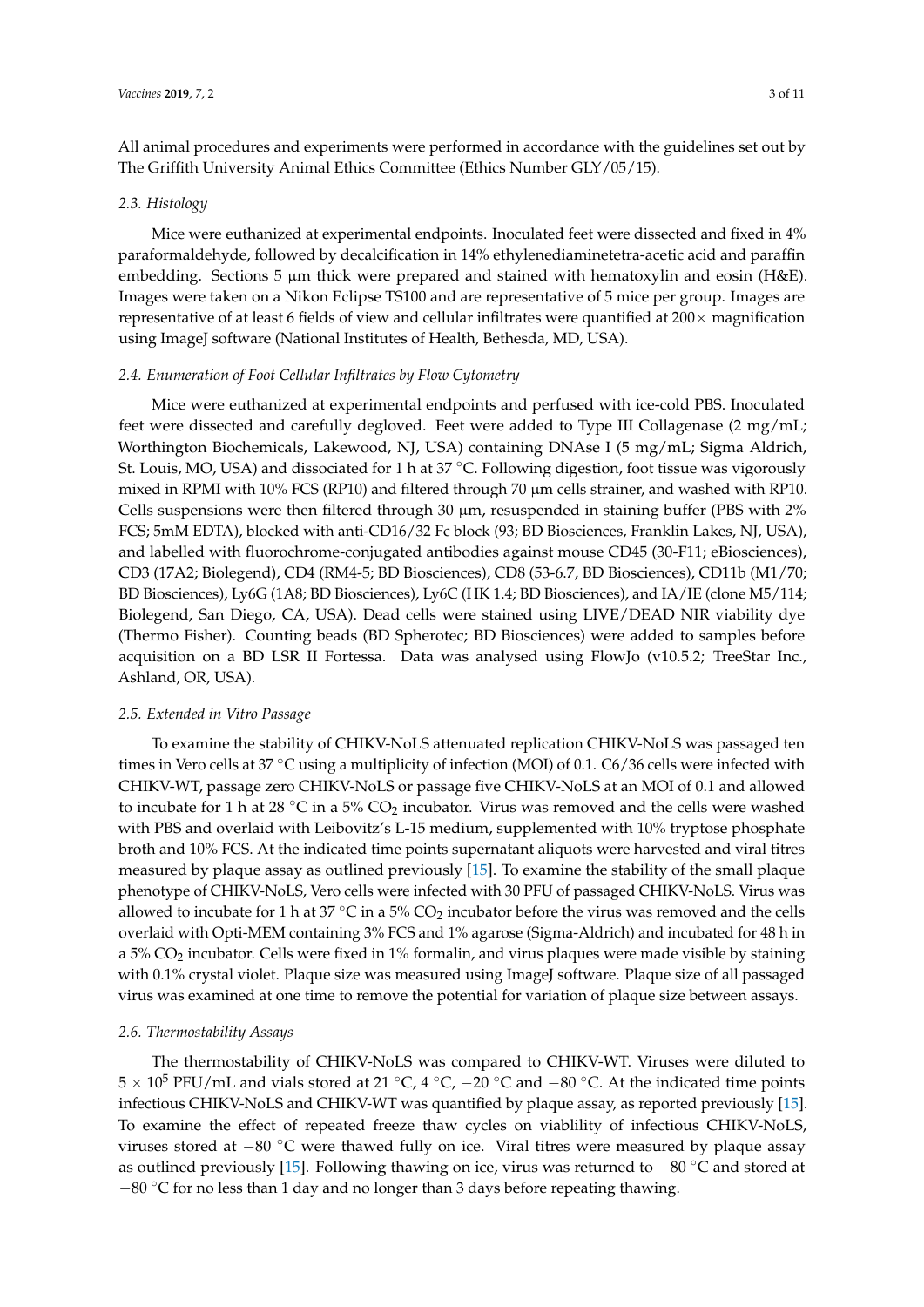#### *2.7. Statistical Analysis*

Statistical significance of differences between groups from histological analysis was assessed using one-way analysis of variance (ANOVA) with Tukey's post-test. Images are representative of at least 6 fields of view from 5 mice per group. Statistical significance of differences between groups from flow cytometry analysis was assessed using either a non-parametric Mann–Whitney U-test, or a two-way ANOVA with a Holm-Sidak comparison correction. Statistical significance of differences between multistep growth kinetics was obtained by two-way ANOVA with Bonferroni post-tests. Differences where *p* <0.05 were considered statistically significant. Biological replicates were analysed from 3 independent experiments.

#### **3. Results**

#### *3.1. Immunopathology Associated with CHIKV-NoLS Inoculation*

Using the C57BL/6 mouse model of CHIKVD, which measures swelling of the perimetatarsal area of the inoculated hind foot, we demonstrated that CHIKV-NoLS-inoculated mice present with no disease signs [15]. Histological and flow cytometric analysis was performed on the feet of mice to examine the underlying pathology and immunopathology associated with CHIKV-NoLS inoculation. C57BL/6 mice were inoculated in the ventral/lateral side of the right foot with  $10^4$  PFU CHIKV-WT or CHIKV-NoLS or mock-infected with PBS. Footpad swelling was measured (Figure 1a) and tissues were harvested on day 6 post inoculation and processed for histology and flow cytometry. CHIKV-NoLS and mock-inoculated mice showed no signs of disease. Histopathological findings show that CHIKV-WT-infected mice had extensive cellularity in the footpad (Figure 1b). Compared to CHIKV-WT, inflammation in the footpad of CHIKV-NoLS-inoculated mice was unremarkable with minimal cellular infiltration (Figure 1c).



**Figure 1.** Histological analysis of the mouse footpad after inoculation with 10<sup>4</sup> plaque forming units (PFU) CHIKV-WT or CHIKV-NoLS. Twenty-eight-day-old C57BL/6 mice were inoculated in the ventral/lateral side of the right foot with  $10^4$  PFU CHIKV-WT or CHIKV-NoLS or mock-infected with (phosphate buffered saline) PBS alone. (**a**) CHIKV-induced footpad swelling was assessed daily by measuring the height and width of the perimetatarsal area of the hind foot. Each symbol represents the mean  $\pm$  standard error from 5 mice; (**b**) Inoculated (ipsilateral) feet were dissected, processed for histological analysis and stained with H&E. Images at  $100\times$  and  $200\times$  magnification are representative of at least 6 fields of view.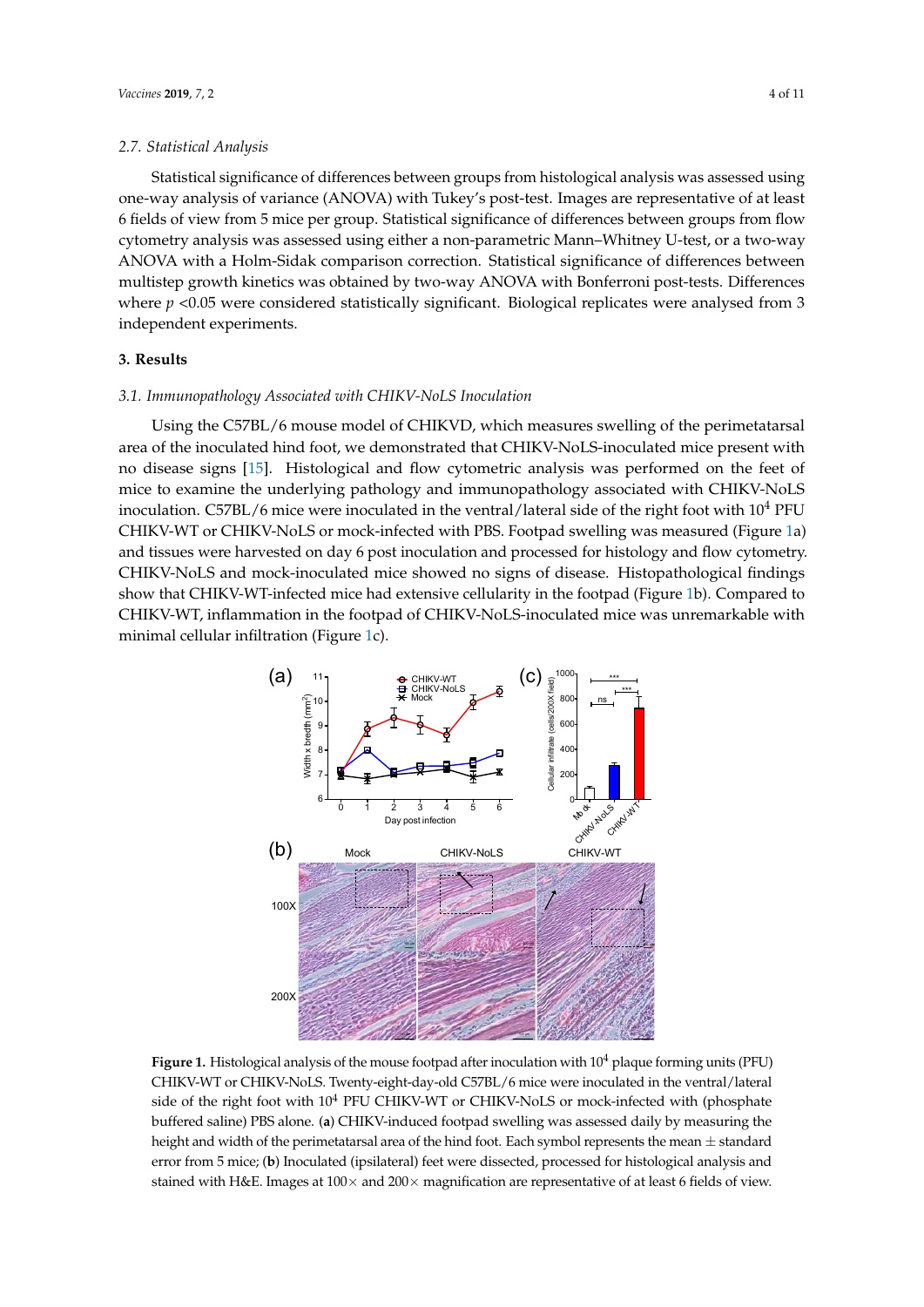Black arrows indicate cellular infiltration. The black dashed box indicates the area magnified at 200×. The size bars represent 100  $\mu$ m; (c) Cellular infiltrates at 200 $\times$  magnification were quantified using ImageJ software. \*\*\*, *p* < 0.001, ns—not significant. Statistical analyses were performed using one-way ANOVA with Tukey's post-test. Data represents the mean  $\pm$  standard error.

CD4<sup>+</sup> T cells have a pathogenic role in CHIKV disease and are thought to be directly responsible for joint swelling [16]. To assess the composition of immune cell infiltrates associated with CHIKV-NoLS inoculation, feet of mice inoculated with CHIKV-WT, CHIKV-NoLS or mock were processed for flow cytometry analysis. The number of total CD45<sup>+</sup> leukocytes was approximately 4-fold higher in the feet of CHIKV-WT-infected mice compared to that of CHIKV-NoLS-inoculated mice (Figure 2a). Interestingly, the number of CD4<sup>+</sup> and CD8<sup>+</sup> T cells was significantly lower in the feet of mice inoculated with CHIKV-NoLS compared to CHIKV-WT (Figure 2b). In addition, the number of myeloid cells such as  $Ly_0C<sup>hi</sup>$  inflammatory monocytes, which constituted the majority of this immune cell infiltrate, was significantly lower in the feet of CHIKV-NoLS-inoculated mice (Figure 2c) compared to CHIKV-WT. Further, the number of  $Ly_0G^+$  neutrophils (Figure 2d) and MHC-II<sup>+</sup> Ly6C<sup>lo</sup> macrophages (Figure 2e) were also reduced, though not significantly, in the feet of CHIKV-NoLS-inoculated mice. Overall, data indicates that CHIKV-NoLS inoculation is associated with a reduction in cellular infiltrates compared to CHIKV-WT, and that T cells and inflammatory monocytes are the main immune cell subsets implicated in this local inflammatory response following CHIKV infection.



**Figure 2.** Cellular infiltrates in the feet of inoculated mice were analysed using flow cytometry. (**a**) Total live CD45<sup>+</sup> leukocytes, (**b**) CD4<sup>+</sup> and CD8<sup>+</sup> T cells (CD3<sup>+</sup>), (**c**) inflammatory monocytes (Ly6C<sup>hi</sup> Ly6G<sup>-</sup> CD11b<sup>hi</sup> MHC-II<sup>+</sup>), (**d**) Neutrophils (Ly6G<sup>hi</sup> CD11b<sup>hi</sup>) and (**e**) tissue macrophages (Ly6C<sup>lo</sup> CD11b<sup>hi</sup> Ly6G<sup>-</sup> MHC-II<sup>+</sup>). \*,  $p < 0.05$ , \*\*,  $p < 0.01$ , and \*\*\*\*,  $p < 0.0001$ . Statistical analyses were performed using a Mann–Whitney U-test (A, B, C, D) or a a two-way ANOVA with a Holm-Sidak comparison correction. Data represents the mean  $\pm$  standard error.

#### *3.2. Stability of CHIKV-NoLS Attenuation Following Extended in Vitro Passage*

Attenuated replication of CHIKV-NoLS in mosquito (*Aedes albopictus*)-derived C6/36 cells may prevent infection of mosquito vectors, avoiding unwanted transmission of the vaccine [15]. To assess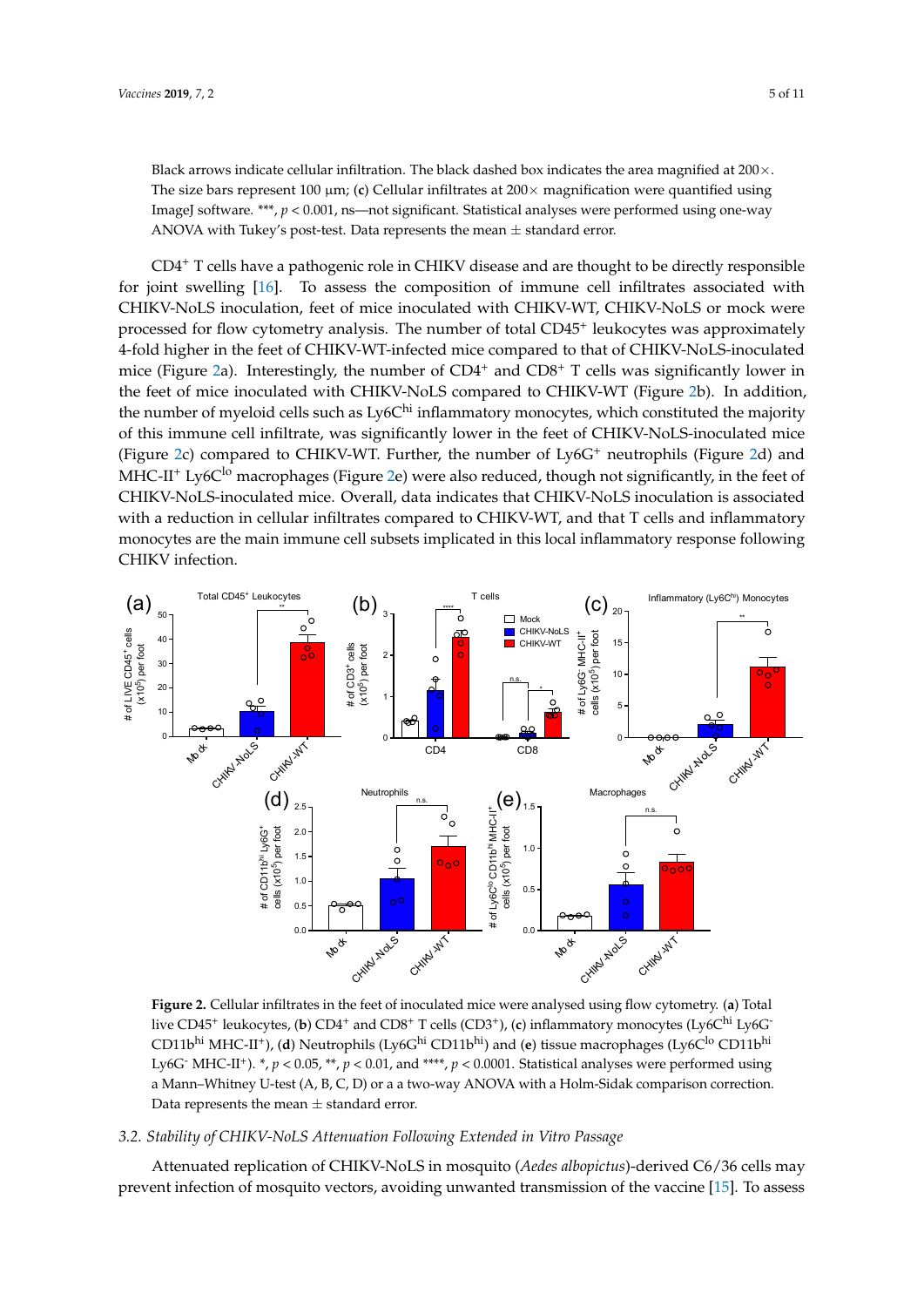the stability of CHIKV-NoLS attenuation, extended in vitro passage of CHIKV-NoLS was performed five times in Vero cells and the replication kinetics of CHIKV-NoLS (P0) and passaged CHIKV-NoLS (P5) compared to CHIKV-WT in C6/36 cells. Multistep growth kinetics in C6/36 cells was obtained by inoculating cells at an MOI of 0.1 PFU. Supernatants were collected at the indicated time points and infectious particles quantified by plaque assay. P5 CHIKV-NoLS shows similar multistep replication kinetics to P0 CHIKV-NoLS (Figure 3). P0 CHIKV-NoLS and P5 CHIKV-NoLS show significantly reduced infectious titres at 24 and 48 hours post inoculation compared to CHIKV-WT (Figure 3). To examine the genetic stability of CHIKV-NoLS after extended in vitro passage, three plaques of P5 CHIKV-NoLS were plaque purified and Sanger sequenced. Two of the P5 CHIKV-NoLS contained no mutations in capsid protein. The third P5 CHIKV-NoLS acquired one synonymous nucleotide change in capsid protein that was within the NoLS mutation, a A101S substitution. This substitution did not change the small plaque phenotype or attenuated replication kinetics of CHIKV-NoLS. Results indicate that after five passages in Vero cells, replication of CHIKV-NoLS in insect cells remains significantly impaired compared to CHIKV-WT. The attenuated replication kinetics of CHIKV-NoLS remains stable after five passages in vitro.



**Figure 3.** Multistep growth kinetics of CHIKV-NoLS in C6/36 cells after extended in vitro passage. C6/36 cells were infected with CHIKV-WT, P0 CHIKV-NoLS or P5 CHIKV-NoLS at an MOI of 0.1 PFU/cell. Supernatants were collected at the indicated time points, and infectious virus was quantified by plaque assay. \*\*, *p* < 0.01, and \*\*\*, *p* < 0.001. Statistical analyses were performed using two-way ANOVA with Bonferroni post-tests. Each symbol represents the mean  $\pm$  standard error from 3 independent experiments.

CHIKV-NoLS has a small plaque phenotype compared to CHIKV-WT [15]. Small plaques indicate a reduced ability of the vaccine to spread from the initial site of infection and are thus a useful marker of CHIKV-NoLS attenuation. To examine the phenotypic stability of CHIKV-NoLS attenuation extended in vitro passage of CHIKV-NoLS and CHIKV-WT was performed ten times in Vero cells. The average plaque size of CHIKV-NoLS remained notably smaller than CHIKV-WT after ten passages (Figure 4). CHIKV-NoLS also exhibited more homogeneous plaque morphology than CHIKV-WT. Results show that, after ten passages, CHIKV-NoLS does not revert to a CHIKV-WT plaque phenotype and suggest that the CHIKV-NoLS vaccine candidate remains attenuated in its ability to spread from the initial site of infection.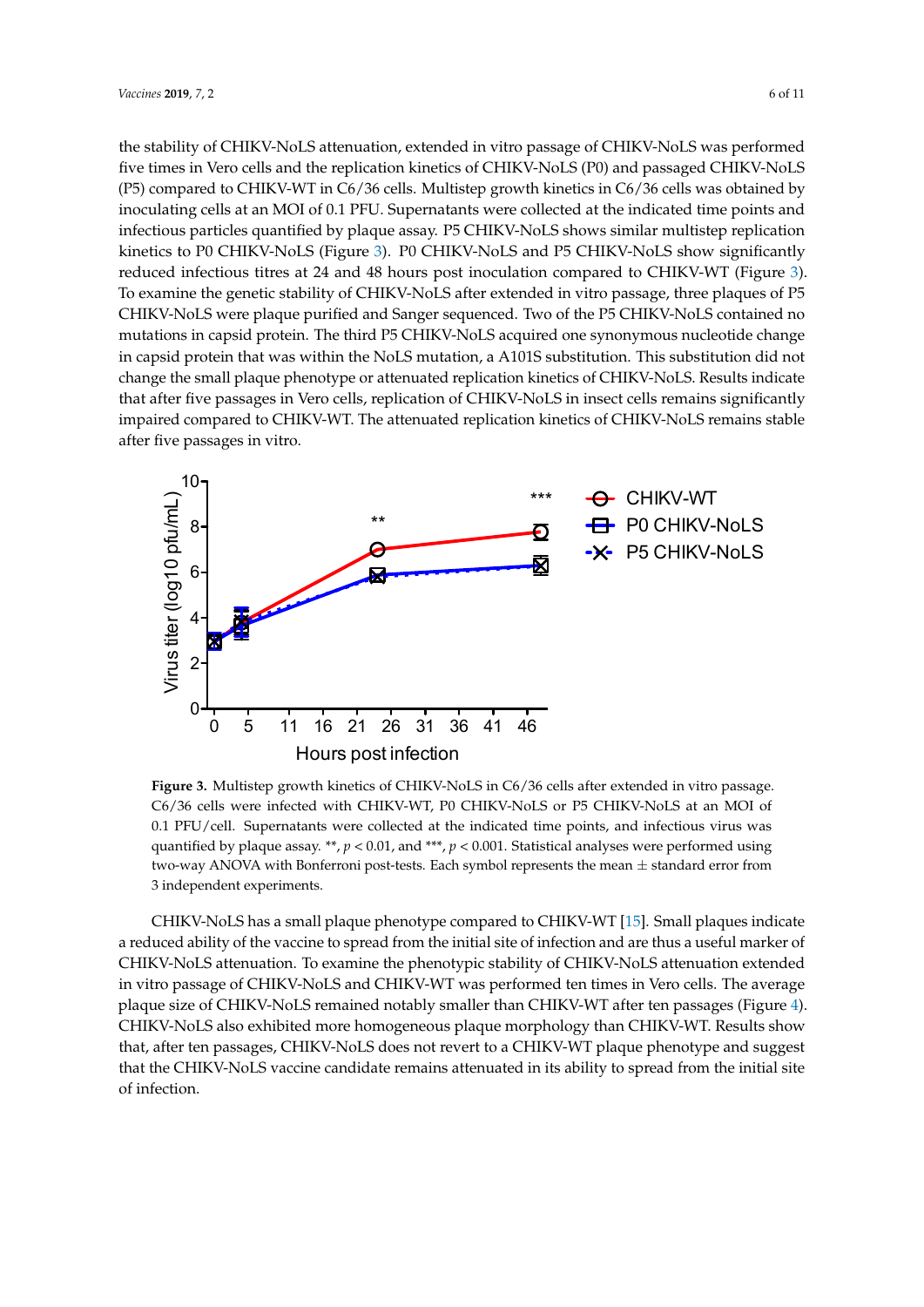

Figure 4. CHIKV-NoLS plaque size after extended in vitro passage. CHIKV-NoLS and CHIKV-WT were passaged 10 times in Vero cells at 37 °C using a multiplicity of infection of 0.1 PFU/cell. With each passage of virus, Vero cells were infected with 30 PFU and plaque size measured using ImageJ software. Each dot represents one plaque. Dashed lines represent the mean plaque size for CHIKV-NoLS and CHIKV-WT at passage 0.

#### *3.3. Examining the Thermotability of CHIKV-NoLS*

Although able to be stored stably at  $-80$  °C, storage of CHIKV-NoLS at  $-20$  °C or 4 °C would further vaccine preclinical development. To investigate vaccine thermostability, CHIKV-NoLS and to 450 PFU/mL. The titre of CHIKV-NoLS and CHIKV-WT remained stable after 56 days when stored increase the accessibility of CHIKV-NoLS to vulnerable populations in CHIKV endemic areas and reduce the costs associated with storage. CHIKV-NoLS thermostability would be advantageous to CHIKV-WT were diluted to  $5 \times 10^5$  PFU/mL and vials stored at  $21 \degree C$ ,  $4 \degree C$ ,  $-20 \degree C$  and  $-80 \degree C$ . At the indicated time points infectious CHIKV-NoLS and CHIKV-WT were quantified by plaque assay. Infectivity of CHIKV-NoLS and CHIKV-WT dramatically reduced when stored at 21 ◦C, room temperature (Figure 5). No infectious CHIKV-NoLS or CHIKV-WT was detected after 28 days when stored at 21 °C. After 56 days at 4 °C the titre of CHIKV-NoLS fell to 110 PFU/mL and CHIKV-WT at either  $-20$  °C or  $-80$  °C.



Figure 5. Long term thermostability of CHIKV-NoLS. CHIKV-NoLS and CHIKV-WT were diluted to 5 × 10<sup>5</sup> pfu/ml and vials stored at 21 °C, 4 °C, −20 °C and −80 °C. At the indicated time points infectious CHIKV-NoLS and CHIKV-WT was quantified by plaque assay. Each symbol represents the mean  $\pm$  standard error.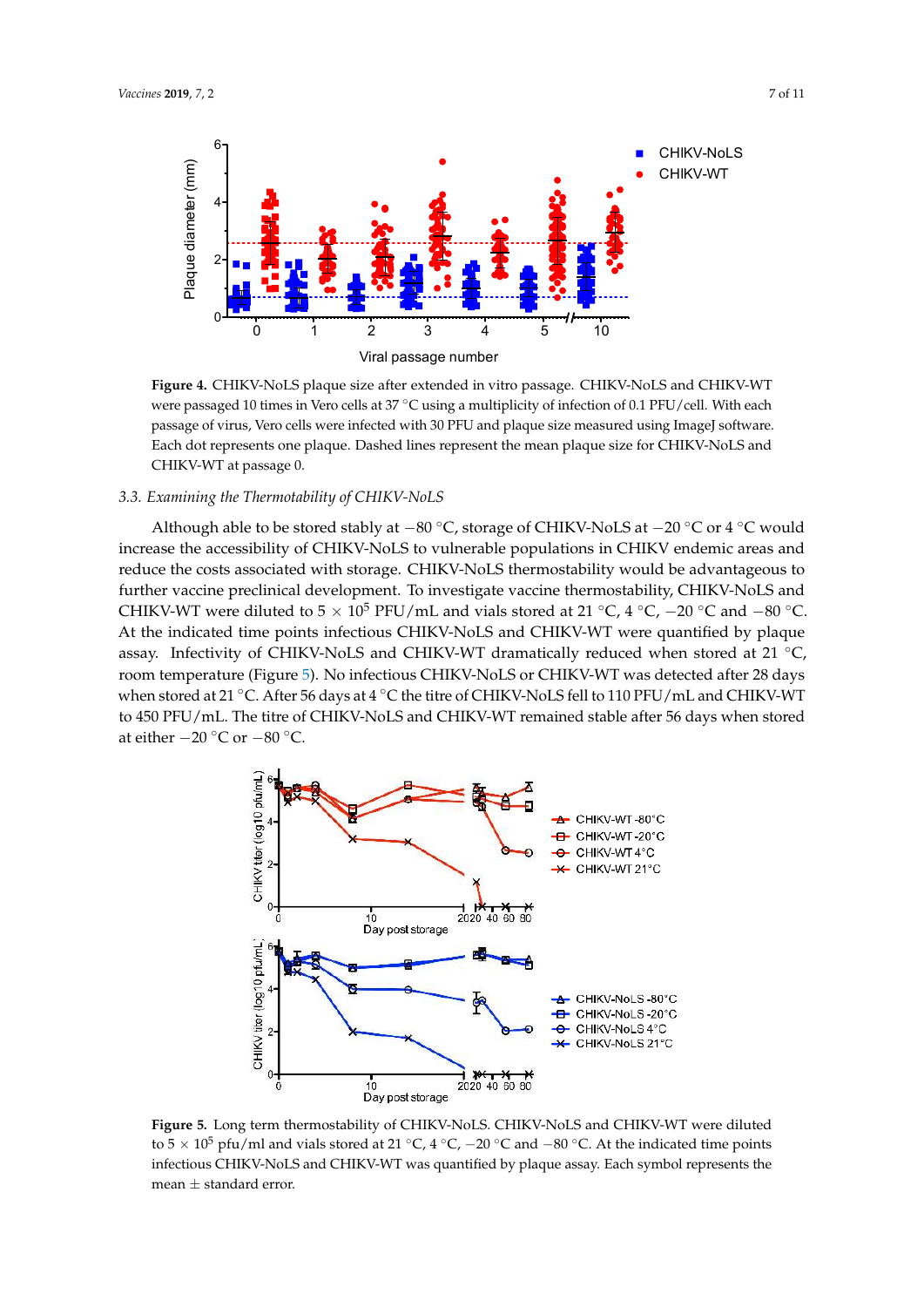To further examine the stability of CHIKV-NoLS, infectivity was measured after freeze thaw. Vials of CHIKV-NoLS and CHIKV-WT at  $5 \times 10^5$  PFU/mL were subjected to nine freeze thaw cycles. After each thaw infectious CHIKV-NoLS and CHIKV-WT was quantified by plaque assay. CHIKV-WT infectivity decreased with every freeze thaw cycle (Figure 6). After nine freeze thaw cycles the infectivity of CHIKV-WT was just above the limit of detection. Interestingly, CHIKV-NoLS saw no loss in infectivity after freeze thaw (Figure 6). Overall, CHIKV-NoLS showed good stability when stored at −20 °C and −80 °C for up to 56 days and compared to CHIKV-WT was resistant to loss of infectivity due to freeze–thaw.



**Figure 6.** Stability of CHIKV-NoLS infectivity following repeated freeze thaw cycles. CHIKV-NoLS and CHIKV-WT were diluted to  $5 \times 10^5$  PFU/mL and vials stored at  $-80$  °C. Vials were thawed on ice and infectious CHIKV-NoLS and CHIKV-WT quantified by plaque assay. Vials were returned to −<sup>80</sup> ◦C and the process repeated. Each symbol represents the mean ± standard error.

## **4. Discussion**

A live-attenuated CHIKV vaccine candidate is a desirable means of protecting against CHIKV infection due to swift and long-lasting immunogenicity following a single dose immunisation. This fast acting, one shot approach is ideally suited to CHIKV outbreak control where infection can spread rapidly. Failure of patients to return for second and third immunisations is a concern for vaccine candidates that require booster regimes to achieve seroconversion. Additionally, prime-boost immunisation studies against CHIKV have shown that sub-neutralising levels of antibody induced by priming only may lead to enhancement of inflammation [17]. Antibody-mediated enhancement of CHIKV infection has been shown to aggravate CHIKVD severity [18]. Vaccine strategies that require multiple doses to elicit a protective immune response may need to consider how to avoid antibody-mediated enhancement of CHIKV infection induced by vaccination [18]. A vaccine, such as CHIKV-NoLS, that is sufficiently immunogenic to provide protection after one shot eliminates the need for follow-up vaccination and the potential for antibody-mediated enhancement.

An early live-attenuated CHIKV vaccine candidate has proven to be safe, produce well-tolerated side effects, and be highly immunogenic in phase II human trials after a single immunisation [19]. However, reactogenicity in a number of vaccinees halted development of this vaccine candidate. With attenuation mediated by only two point mutations, the risk of reversion to WT also raised safety concerns over this vaccine. CHIKV-NoLS has previously demonstrated immunogenicity and a high level of attenuation with no disease signs, as well as baseline levels of CHIKVD pro-inflammatory factors in inoculated C57BL/6 mice [15]. Despite the lack of disease signs in inoculated mice, to further preclinical development of CHIKV-NoLS it is important to understand the stability of CHIKV-NoLS attenuation and underlying pathology associated with vaccine inoculation.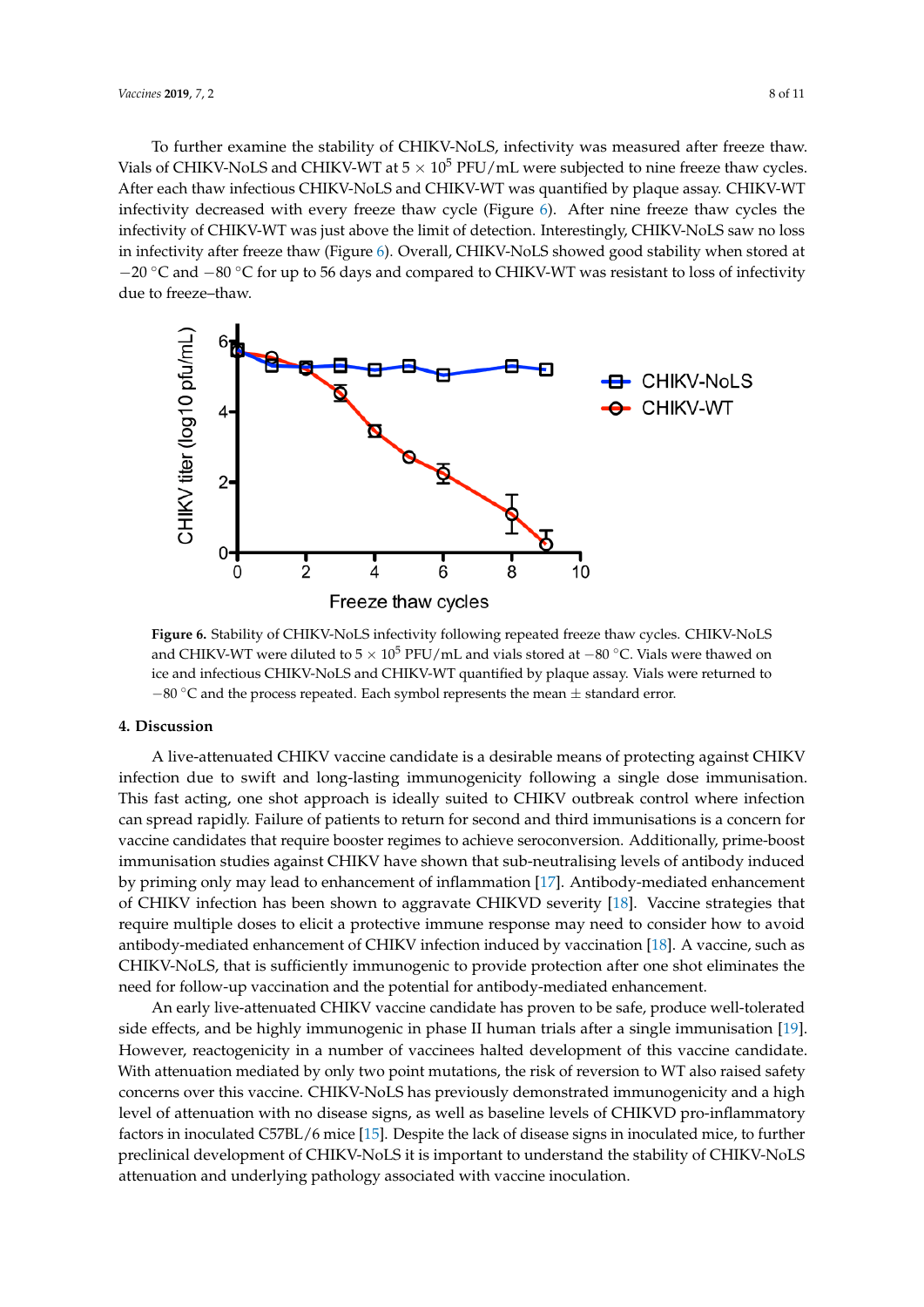To examine the immunopathology associated with CHIKV-NoLS inoculation, histological and flow cytometry analysis was performed on the feet of inoculated mice. Mice inoculated with CHIKV-NoLS showed minimal inflammation and significantly reduced cellular infiltration compared to CHIKV-WT-infected mice. Interestingly, CD4<sup>+</sup> T cells and inflammatory monocytes, independently identified as mediators of CHIKV pathogenesis, were significantly reduced in CHIKV-NoLS-inoculated mice compared to CHIKV-WT-infected mice [16,20]. The reduced migration of multiple cellular mediators of CHIKVD in CHIKV-NoLS-inoculated mice is evidence of the extent to which CHIKV-NoLS is attenuated and further implicates CD4<sup>+</sup> T cells and inflammatory monocytes in CHIKV pathogenesis.

Although our previous studies demonstrate that the reduced replicative ability of CHIKV-NoLS impedes productive replication in vivo, we evaluated the stability of CHIKV-NoLS attenuation following extended in vitro passage [15]. After five serial passages the attenuated replication kinetics of CHIKV-NoLS remained unchanged in mosquito-derived C6/36 cells. Of three CHIKV-NoLS plaques purified and sequenced following extended in vitro passage only one acquired a synonymous nucleotide change in capsid protein, a A101S substitution within the NoLS mutation. As the WT amino acid at this position is arginine the impact of this substitution on capsid function is unclear. Interestingly, the small plaque phenotype, a hallmark of an inability of CHIKV-NoLS to successfully propagate, was observed for up to ten passages. CHIKV-NoLS plaques remained notably smaller and more homogeneous than CHIKV-WT plaques. The stability of attenuation is critical to the development of live-attenuated vaccine candidates. The thermostability of CHIKV-NoLS remained stable after 56 days when stored at either −20 °C or −80 °C. Alternative approaches to improve the stability of CHIKV-NoLS at higher temperatures and thus increase the accessibility of the vaccine candidate to target populations are currently under investigation. Lyophilisation has been used to successfully stabilize numerous live-attenuated vaccine candidates [21]. The development of a lyophilisation strategy for CHIKV-NoLS and its effect on CHIKV-NoLS vaccine potency warrants further investigation.

Although it is clear that the NoLS mutation disrupts virus replication downstream of viral RNA production, the exact mechanism of virus attenuation remains unclear [15]. The NoLS mutation is a large alteration of a highly basic capsid region (two nucleotide changes in 10 codons). As capsid is a multifunctional structural protein it is possible that the NoLS mutation disrupts a number of capsid protein functions. For example, the NoLS mutation is close to motifs implicated in RNA binding, nucleocapsid assembly and capsid interaction with the envelope proteins [22]. It follows that structural changes in the CHIKV-NoLS particle may be responsible for the increased resistance to freeze thaw.

#### **5. Conclusions**

These data further demonstrate that CHIKV-NoLS is highly attenuated in vivo and that the vaccine candidate remains stably attenuated following extended in vitro passage. Results support the preclinical development of CHIKV-NoLS with the aim to develop a vaccine candidate able to meet the need to control explosive large-scale outbreaks of CHIKV.

#### **6. Patents**

S.M. and A.T. are inventors on a new international (PCT) patent application (PCT/AU2017/050489) for the vaccine candidate CHIKV-NoLS.

**Author Contributions:** Conceptualization, S.M. and A.T.; Methodology, E.A., J.R.F. and A.T.; Validation, E.A., J.R.F., A.Z. and A.T.; Formal Analysis, E.A., J.R.F., A.Z. and A.T.; Investigation, E.A., J.R.F., A.Z. and A.T.; Resources, S.M. and A.T.; Writing—Original Draft Preparation, E.A., J.R.F., A.Z. and A.T.; Writing-Review and Editing, E.A., J.R.F., A.Z., S.M and A.T.; Visualization, A.T.; Supervision, S.M. and A.T.; Project Administration, A.T.; Funding Acquisition, A.T.

**Funding:** This research was funded by the Australian National Health and Medical Research Council grant number 1122897. SM is the recipient of the Australian National Health and Medical Research Council (NHMRC) Senior Research Fellowship (1059167).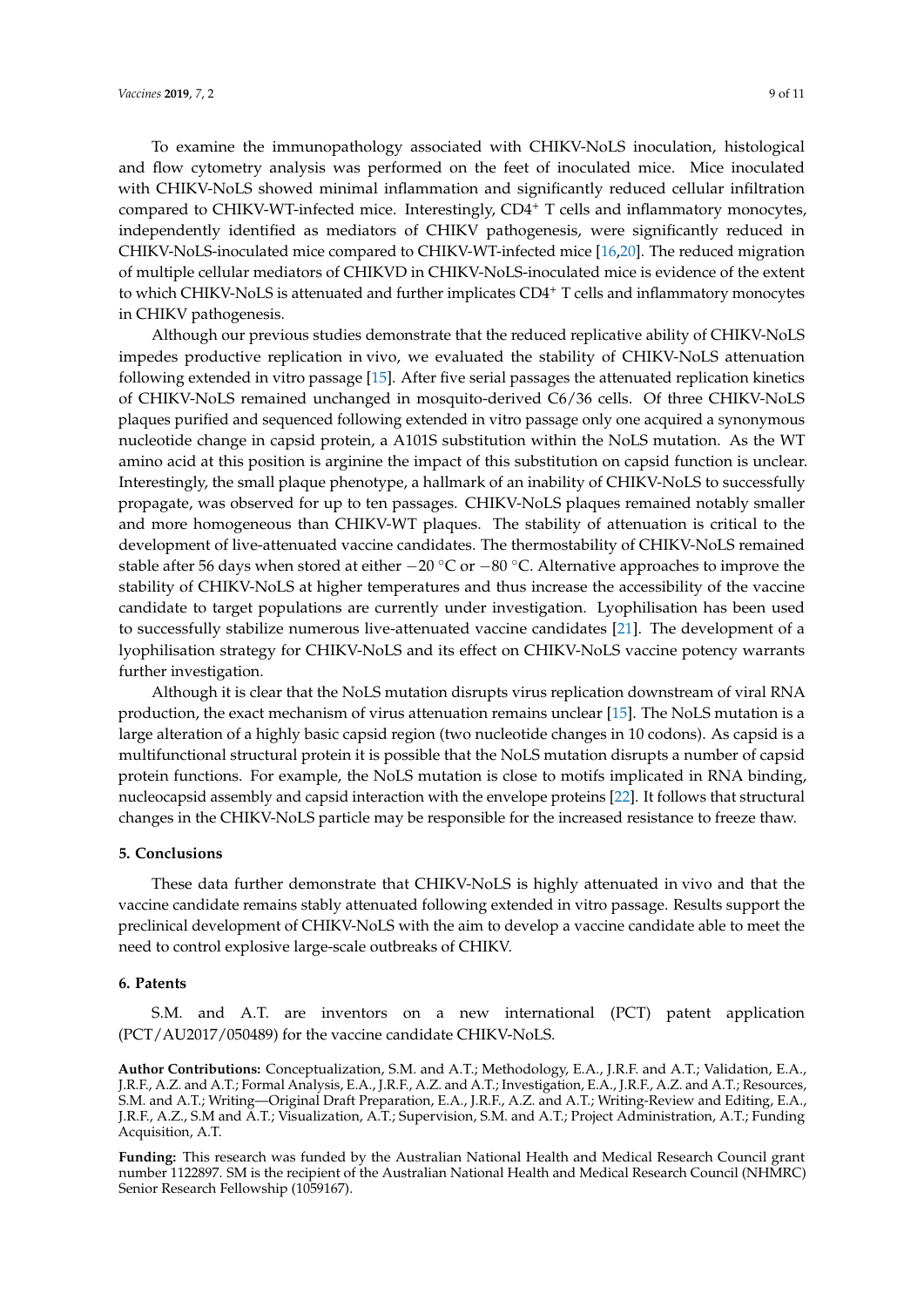**Conflicts of Interest:** The authors declare no conflict of interest. The funding sponsors had no role in the design of the study; in the collection, analyses, or interpretation of data; in the writing of the manuscript, and in the decision to publish the results.

#### **References**

- 1. Silva, L.A.; Dermody, T.S. Chikungunya virus: Epidemiology, replication, disease mechanisms, and prospective intervention strategies. *J. Clin. Invest.* **2017**, *127*, 737–749. [CrossRef] [PubMed]
- 2. Powers, A.M. How chikungunya virus virology affects its epidemiology and transmission: Implications for influencing public health. *J. Infect. Dis.* **2016**, *214*, 4494. [CrossRef] [PubMed]
- 3. Queyriaux, B.; Simon, F.; Grandadam, M.; Michel, R.; Tolou, H.; Boutin, J.P. Clinical burden of chikungunya virus infection. *Lancet Infect. Dis.* **2008**, *8*, 2–3. [CrossRef]
- 4. Sissoko, D.; Malvy, D.; Ezzedine, K.; Renault, P.; Moscetti, F.; Ledrans, M.; Pierre, V. Post-epidemic chikungunya disease on reunion island: Course of rheumatic manifestations and associated factors over a 15-month period. *PLoS Negl. Trop. Dis.* **2009**, *3*, e389. [CrossRef] [PubMed]
- 5. Lemant, J.; Boisson, V.; Winer, A.; Thibault, L.; Andre, H.; Tixier, F.; Lemercier, M.; Antok, E.; Cresta, M.P.; Grivard, P.; et al. Serious acute chikungunya virus infection requiring intensive care during the reunion island outbreak in 2005-2006. *Crit. Care Med.* **2008**, *36*, 2536–2541. [CrossRef] [PubMed]
- 6. Weaver, S.C. Arrival of chikungunya virus in the new world: Prospects for spread and impact on public health. *PLoS Negl. Trop. Dis.* **2014**, *8*. [CrossRef]
- 7. Gerardin, P.; Guernier, V.; Perrau, J.; Fianu, A.; Le Roux, K.; Grivard, P.; Michault, A.; De Lamballerie, X.; Flahault, A.; Favier, F. Estimating chikungunya prevalence in la reunion island outbreak by serosurveys: Two methods for two critical times of the epidemic. *BMC Infect. Dis.* **2008**, *8*. [CrossRef]
- 8. Arankalle, V.A.; Shrivastava, S.; Cherian, S.; Gunjikar, R.S.; Walimbe, A.M.; Jadhav, S.M.; Sudeep, A.B.; Mishra, A.C. Genetic divergence of chikungunya viruses in india (1963-2006) with special reference to the 2005-2006 explosive epidemic. *J. Gen. Virol.* **2007**, *88*, 1967–1976. [CrossRef]
- 9. Win, M.K.; Chow, A.; Dimatatac, F.; Go, C.J.; Leo, Y.S. Chikungunya fever in singapore: Acute clinical and laboratory features, and factors associated with persistent arthralgia. *J. Clin. Virol.* **2010**, *49*, 111–114. [CrossRef]
- 10. Leparc-Goffart, I.; Nougairede, A.; Cassadou, S.; Prat, C.; de Lamballerie, X. Chikungunya in the americas. *Lancet* **2014**, *383*, 514. [CrossRef]
- 11. Soumahoro, M.K.; Boelle, P.Y.; Gauzere, B.A.; Atsou, K.; Pelat, C.; Lambert, B.; La Ruche, G.; Gastellu-Etchegorry, M.; Renault, P.; Sarazin, M.; et al. The chikungunya epidemic on la reunion island in 2005-2006: A cost-of-illness study. *PLoS Negl. Trop. Dis.* **2011**, *5*. [CrossRef] [PubMed]
- 12. Cardona-Ospina, J.A.; Villamil-Gomez, W.E.; Jimenez-Canizales, C.E.; Castaneda-Hernandez, D.M.; Rodriguez-Morales, A.J. Estimating the burden of disease and the economic cost attributable to chikungunya, colombia, 2014. *Trans. R Soc. Trop. Med. Hyg.* **2015**, *109*, 793–802. [CrossRef]
- 13. Fredericks, A.C.; Fernandez-Sesma, A. The burden of dengue and chikungunya worldwide: Implications for the southern united states and california. *Ann. Glob. Health* **2014**, *80*, 466–475. [CrossRef] [PubMed]
- 14. Tsetsarkin, K.A.; Vanlandingham, D.L.; McGee, C.E.; Higgs, S. A single mutation in chikungunya virus affects vector specificity and epidemic potential. *PLoS Pathog.* **2007**, *3*, e201. [CrossRef] [PubMed]
- 15. Taylor, A.; Liu, X.; Zaid, A.; Goh, L.Y.H.; Hobson-Peters, J.; Hall, R.A.; Merits, A.; Mahalingam, S. Mutation of the n-terminal region of chikungunya virus capsid protein: Implications for vaccine design. *Mbio* **2017**, *8*, e01970-16. [CrossRef]
- 16. Teo, T.H.; Lum, F.M.; Claser, C.; Lulla, V.; Lulla, A.; Merits, A.; Renia, L.; Ng, L.F. A pathogenic role for CD4+ t cells during chikungunya virus infection in mice. *J. Immunol.* **2013**, *190*, 259–269. [CrossRef]
- 17. Hallengard, D.; Lum, F.M.; Kummerer, B.M.; Lulla, A.; Lulla, V.; Garcia-Arriaza, J.; Fazakerley, J.K.; Roques, P.; Le Grand, R.; Merits, A.; et al. Prime-boost immunization strategies against chikungunya virus. *J. Virol.* **2014**, *88*, 13333–13343. [CrossRef]
- 18. Lum, F.M.; Couderc, T.; Chia, B.S.; Ong, R.Y.; Her, Z.; Chow, A.; Leo, Y.S.; Kam, Y.W.; Renia, L.; Lecuit, M.; et al. Antibody-mediated enhancement aggravates chikungunya virus infection and disease severity. *Sci. Rep.* **2018**, *8*, 1860. [CrossRef]